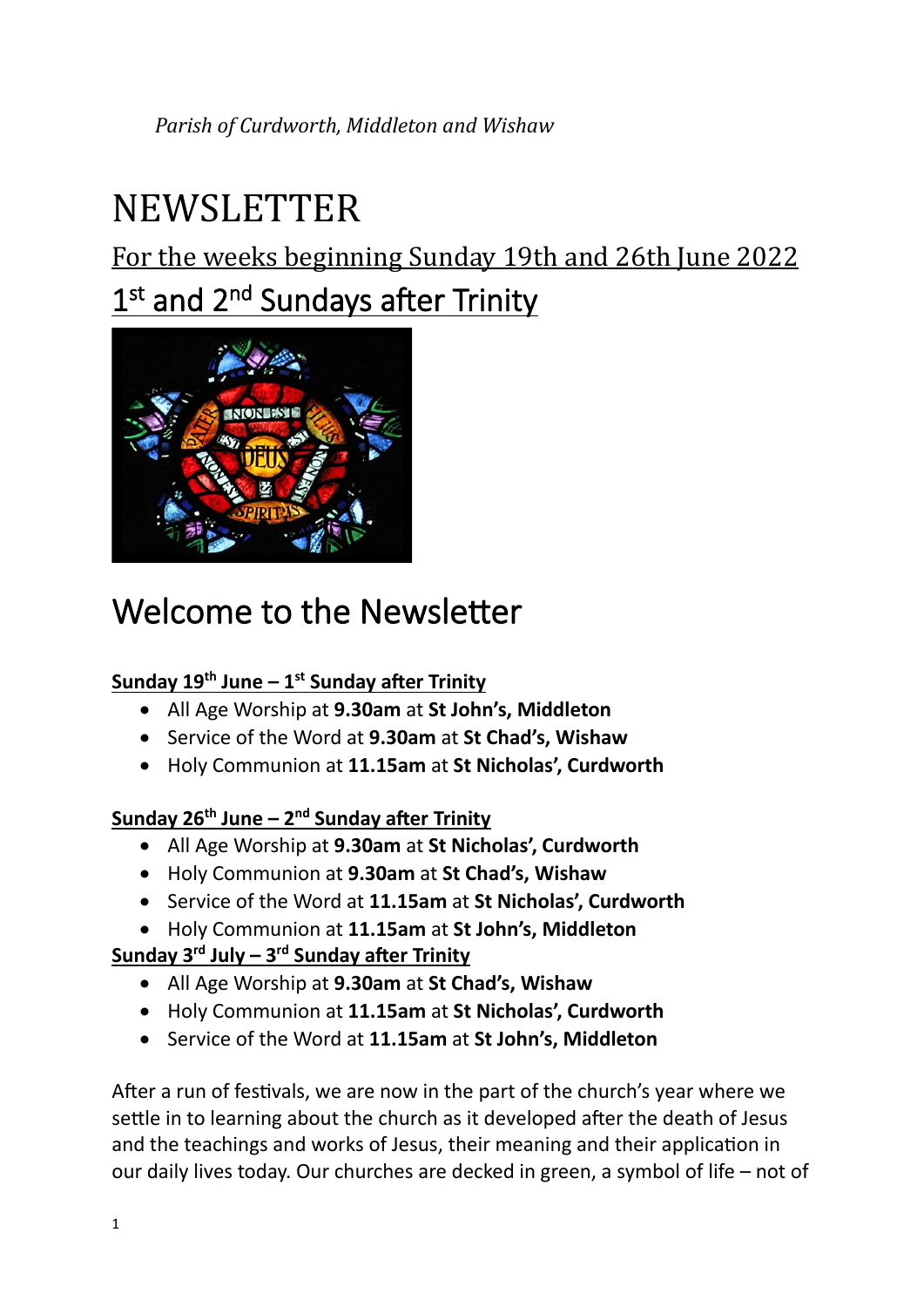ordinariness. There will be 19 Sundays after Trinity before we reach the 4<sup>th</sup> Sunday before Advent/All Saints' Day, when thoughts turn to Christmas! But let's not wish our lives away, nor waste these Sundays after Trinity, for there is much to learn, think about, relish, be challenged by and find comfort in.

# **DIARY**

| <b>Date</b>                  | <b>Time</b>        | <b>Event</b>               | <b>Note</b>                   |
|------------------------------|--------------------|----------------------------|-------------------------------|
| Sunday 19th                  | 9.30am             | All Age Worship            | St John's, Middleton          |
| 1 <sup>st</sup> Sunday after | 9.30am             | <b>Service of the Word</b> | St Chad's, Wishaw             |
| <b>Trinity</b>               | 11.15am            | <b>Holy Communion</b>      | St Nicholas', Curdworth       |
| <b>Green</b>                 |                    |                            |                               |
| Monday 20th                  | 9.30am             | <b>Morning Prayer</b>      | Online                        |
| Tuesday 21st                 | 9.30am             | <b>Morning Prayer</b>      | Online                        |
|                              | 7.45pm             | <b>Evening Prayer</b>      |                               |
|                              | 7.45pm             | Middleton DCC              | Park Farm                     |
| Wed 22nd                     | 7.15 <sub>pm</sub> | <b>Choir Practice</b>      | Curdworth Church Hall         |
| Thursday 23rd                | 9.45am             | <b>Morning Prayer</b>      | Online                        |
|                              | 7.45pm             | Compline                   |                               |
| Friday 24th                  | 9.30am             | <b>Morning Prayer</b>      | Online                        |
| Saturday 25th                | 7.30pm             | <b>PUDDINGS EVENING</b>    | Middleton Village Hall        |
| <b>Sunday 26th</b>           | 9.30am             | All Age Worship            | <b>St Nicholas' Curdworth</b> |
| 2 <sup>nd</sup> Sunday after | 9.30am             | <b>Holy Communion</b>      | <b>St Chad's Wishaw</b>       |
| <b>Trinity</b>               | 11.15am            | <b>Service of the Word</b> | <b>St Nicholas' Curdworth</b> |
| Green                        | 11.15am            | <b>Holy Communion</b>      | <b>St John's Middleton</b>    |
| Monday 27th                  | 9.30am             | <b>Morning Prayer</b>      | Online                        |
|                              | 7.30pm             | Curdworth DCC              | <b>Curdworth Church Hall</b>  |
| Tuesday 28th                 | 9.30am             | <b>Morning Prayer</b>      | Online                        |
|                              | 7.45pm             | <b>Evening Prayer</b>      |                               |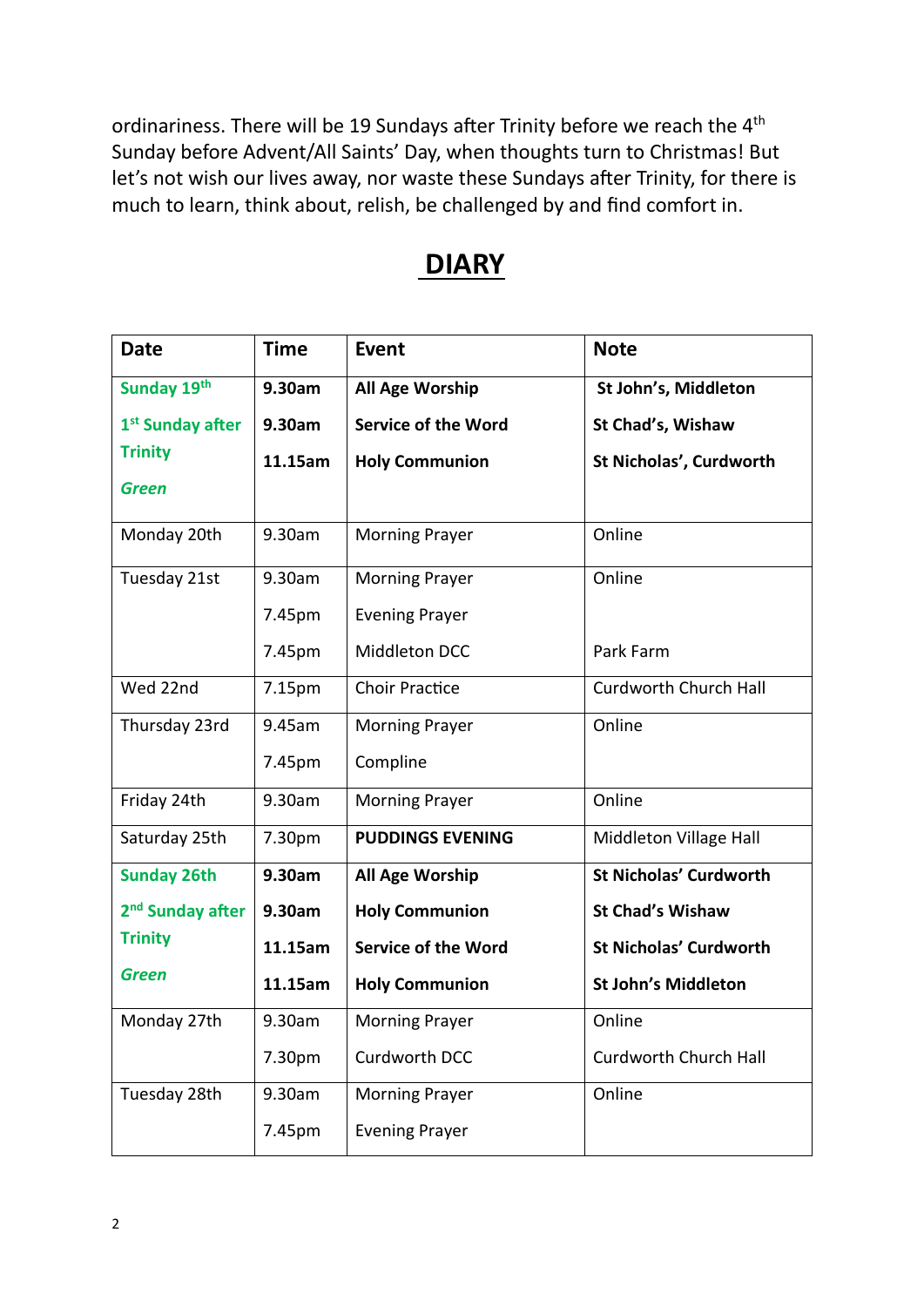| Wednesday                   | 7.15 <sub>pm</sub> | <b>Choir Practice</b> | Curdworth Church Hall |
|-----------------------------|--------------------|-----------------------|-----------------------|
| 29th                        |                    |                       |                       |
| Thursday 30th               | 9.30am             | <b>Morning Prayer</b> | Online                |
|                             | 7.45pm             | Compline              |                       |
| Friday 1 <sup>st</sup> July | 9.30am             | <b>Morning Prayer</b> | Online                |



#### **CHOIR ANTHEMS at St Nicholas' Church:**

- **Sunday 19th June**  the anthem is John Rutter's setting of "All things bright and beautiful", words by Mrs C.F. Alexander.
- **Sunday 26th June**  another favourite by John Rutter, "Look at the world", was written in celebration of the 70<sup>th</sup> anniversary of the Council for the Protection of Rural England. Words and music by John Rutter.
- **Sunday 3rd July** the anthem is "I have not seen, yet I believe" by American composer Sally DeFord, who describes herself as a Christian, wife, mother, grandmother, musician, BYU football fan and Jane Austen lover ……..in that order!

**Congratulations and very best wishes** to David Meehan and Natasha Moss who are to be married on Saturday 25<sup>th</sup> June at St Chad's.

**Finance –** Here are the bank details for each church for your reference:

St Nicholas': 30-92-75 00610273 St John's: 05-09-42 57896460 St Chad's: 30-98-37 00152981

**The Newsletter** – if you would like anything added to the Newsletter, here are the details you need: [margaret\\_allen69@yahoo.co.uk](mailto:margaret_allen69@yahoo.co.uk) 07778 458 789 or [n.w.phillips@live.com](mailto:n.w.phillips@live.com) 07498 202262

Link for online services and meetings:

<https://us02web.zoom.us/j/84233355603?pwd=bmxQMHpCT3RIM28ybFBHRzGdz09>

**Meeting ID: 842 3335 5603 Passcode: 746923** **You can join us on the phone by dialling 0203 481 5237**

**Then Entering: 842 3335 5603## Then: 746923#**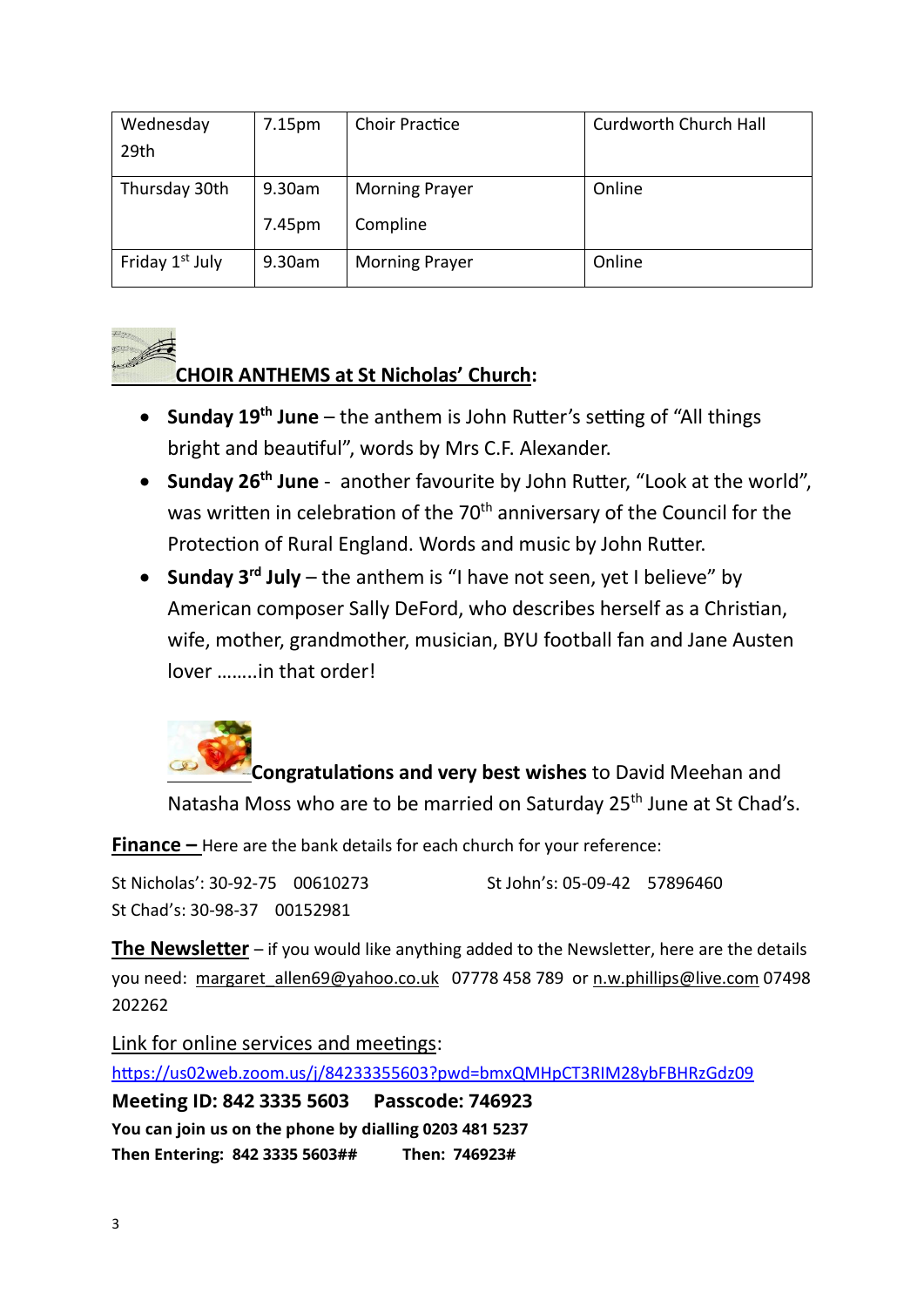

# **Tickets are available from Middleton Village Stores or Jo Hollis or Ruth McFarland (**07711 246 473**).**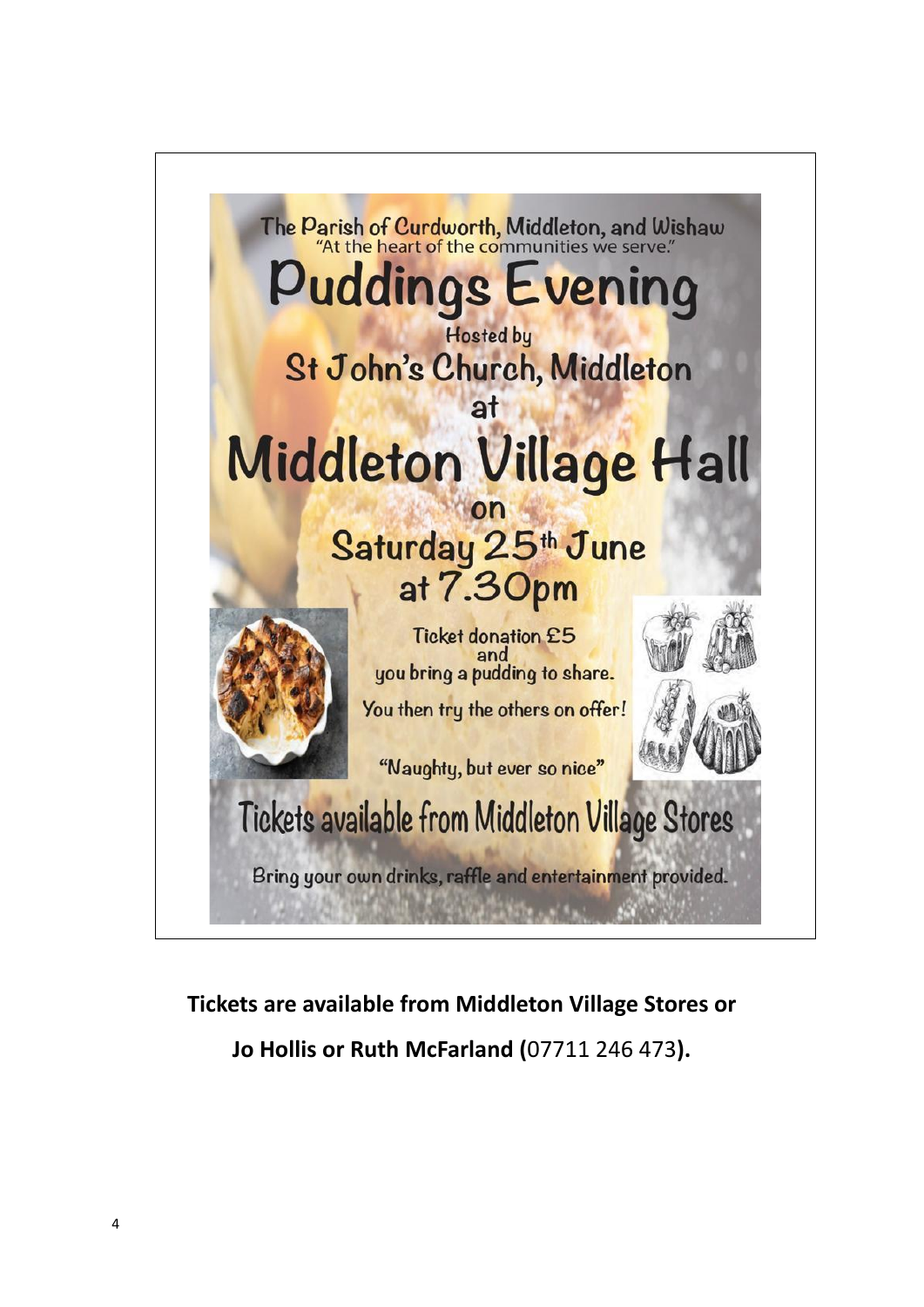



| <b>Shirley Bolton</b> | Gordon Butler         | <b>Shirley Butler</b>    | Joe Cartmell    |
|-----------------------|-----------------------|--------------------------|-----------------|
| Ivy Cheshire          | Adrian Cionnagh       | Diane Craven             | Lesley Cox      |
| <b>Brandon Dunn</b>   | Colin Dunn            | Claire Eldridge          | Jean Eldridge   |
| Richelle Gallagher    | Pat Harris            | Jean Moreton             | Isabella Murphy |
| Philip O'Halloran     | <b>Brian Pearson</b>  | <b>Colin Philpott</b>    | Ann Powell      |
| Lucinda Shelley       | Paulette Simkin       | Joyce Simmons            | Cathy Smith     |
| Flo Stokes            | <b>Barbara Thomas</b> | <b>Rhoda Thornicroft</b> | Jenny Tillson   |
| Pat Turner            | Margaret Vaughton     | Gaynor Wadsworth         |                 |
| Elizabeth Walsh       | Gordon Yates          |                          |                 |

(If you would like anyone added to this list, please let us know. Also, if anyone can be taken off the list because they are feeling better.)

*Remember those who have died and those who mourn them and especially at this time the family and friends of Derek Jordan, Kathleen Whitaker, Juliet Bain, Steve Louth and Robert Rogers.*

# **Collect and Readings for Sunday 19th June 2022 –**

### **1 st Sunday after Trinity**

# **Collect**

O God, the strength of all those who put their trust in you, mercifully accept our prayers and, because through the weakness of our mortal nature we can do no good thing without you, grant us the help of your grace, that in the keeping of your commandments we may please you both in will and deed; through Jesus Christ your Son our Lord, who is alive and reigns with you, in the unity of the Holy Spirit, one God, now and for ever. **Amen.**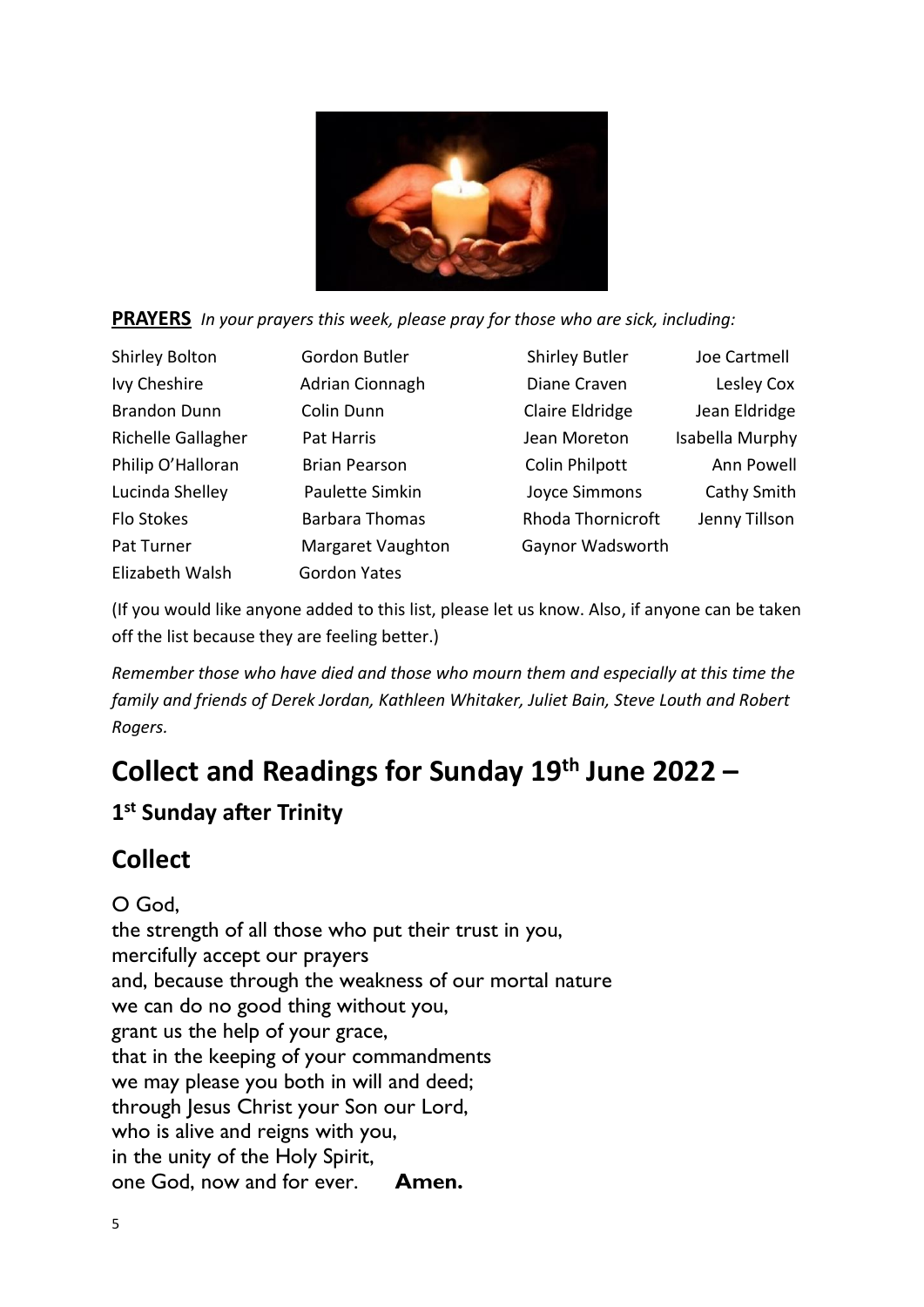### **The Old Testament Reading**

#### *is from the first book of Kings chapter 19*

<sup>1</sup>Ahab told Jezebel all that Elijah had done, and how he had killed all the prophets with the sword. <sup>2</sup>Then Jezebel sent a messenger to Elijah, saying, 'So may the gods do to me, and more also, if I do not make your life like the life of one of them by this time tomorrow.' <sup>3</sup>Then he was afraid; he got up and fled for his life, and came to Beer-sheba, which belongs to Judah; he left his servant there.

<sup>4</sup>But he himself went a day's journey into the wilderness, and came and sat down under a solitary broom tree. He asked that he might die: 'It is enough; now, O LORD, take away my life, for I am no better than my ancestors.' <sup>5</sup> Then he lay down under the broom tree and fell asleep. Suddenly an angel touched him and said to him, 'Get up and eat.' <sup>6</sup>He looked, and there at his head was a cake baked on hot stones, and a jar of water. He ate and drank, and lay down again. <sup>7</sup>The angel of the LORD came a second time, touched him, and said, 'Get up and eat, otherwise the journey will be too much for you.' <sup>8</sup>He got up, and ate and drank; then he went in the strength of that food forty days and forty nights to Horeb the mount of God. <sup>9</sup>At that place he came to a cave, and spent the night there.

Then the word of the LORD came to him, saying, 'What are you doing here, Elijah?' <sup>10</sup>He answered, 'I have been very zealous for the LORD, the God of hosts; for the Israelites have forsaken your covenant, thrown down your altars, and killed your prophets with the sword. I alone am left, and they are seeking my life, to take it away.'

<sup>11</sup>He said, 'Go out and stand on the mountain before the LORD, for the LORD is about to pass by.' Now there was a great wind, so strong that it was splitting mountains and breaking rocks in pieces before the LORD, but the LORD was not in the wind; and after the wind an earthquake, but the LORD was not in the earthquake; <sup>12</sup>and after the earthquake a fire, but the LORD was not in the fire; and after the fire a sound of sheer silence. <sup>13</sup>When Elijah heard it, he wrapped his face in his mantle and went out and stood at the entrance of the cave. Then there came a voice to him that said, 'What are you doing here, Elijah?' <sup>14</sup>He answered, 'I have been very zealous for the LORD, the God of hosts; for the Israelites have forsaken your covenant, thrown down your altars, and killed your prophets with the sword. I alone am left, and they are seeking my life, to take it away.' <sup>15</sup>Then the LORD said to him, 'Go, return on your way to the wilderness of Damascus; when you arrive, you shall anoint Hazael as king over Aram.'

This is the word of the Lord

#### **Thanks be to God.**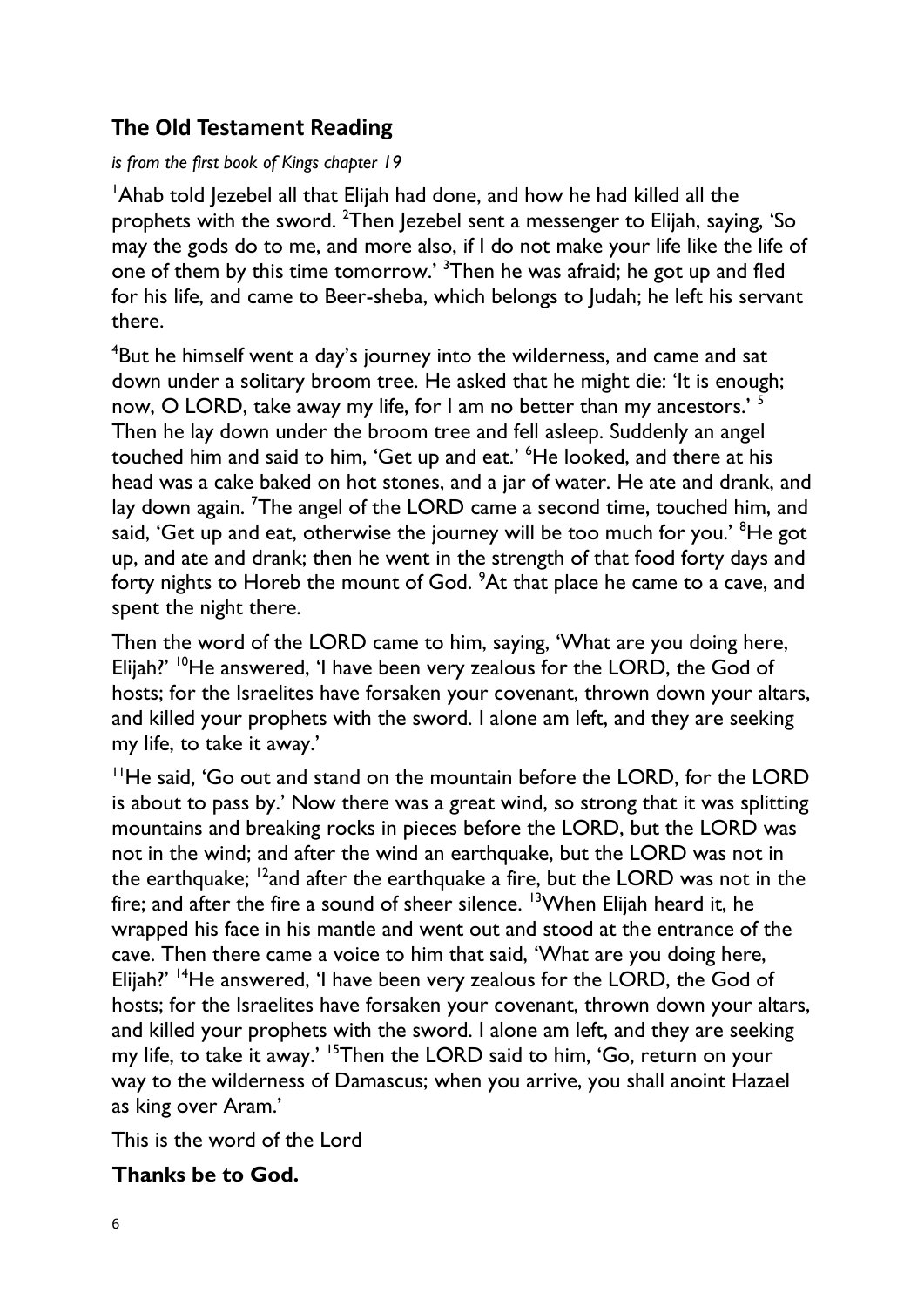# **The New Testament Reading**

*is from the letter to the Galatians chapter 3*

Before faith in Jesus Christ came, we were held prisoners by the law, locked up until faith should be revealed. So the law was put in charge to lead us to Christ that we might be justified by faith. Now that faith has come, we are no longer under the supervision of the law.

You are all sons of God through faith in Christ Jesus, for all of you who were baptised into Christ have clothed yourselves with Christ. There is neither Jew nor Greek, slave nor free, male nor female, for you are all one in Christ Jesus. If you belong to Christ, then you are Abraham's seed, and heirs according to the promise.

This is the word of the Lord

**Thanks be to God.**

# **The Gospel**

*Here is the Gospel of our Lord Jesus Christ according to Luke chapter 8*

### **Glory to you, O Lord.**

 $26$  esus and his disciples arrived at the country of the Gerasenes, which is opposite Galilee.  $27$ As he stepped out on land, a man of the city who had demons met him. For a long time he had worn no clothes, and he did not live in a house but in the tombs. <sup>28</sup>When he saw Jesus, he fell down before him and shouted at the top of his voice, 'What have you to do with me, Jesus, Son of the Most High God? I beg you, do not torment me'  $-$  <sup>29</sup>for Jesus had commanded the unclean spirit to come out of the man. (For many times it had seized him; he was kept under guard and bound with chains and shackles, but he would break the bonds and be driven by the demon into the wilds.)  $30$  lesus then asked him, 'What is your name?' He said, 'Legion'; for many demons had entered him. <sup>31</sup>They begged him not to order them to go back into the abyss.

 $32$ Now there on the hillside a large herd of swine was feeding; and the demons begged Jesus to let them enter these. So he gave them permission. <sup>33</sup>Then the demons came out of the man and entered the swine, and the herd rushed down the steep bank into the lake and was drowned.

<sup>34</sup>When the swineherds saw what had happened, they ran off and told it in the city and in the country. <sup>35</sup>Then people came out to see what had happened, and when they came to Jesus, they found the man from whom the demons had gone sitting at the feet of Jesus, clothed and in his right mind. And they were afraid. <sup>36</sup>Those who had seen it told them how the one who had been possessed by demons had been healed. 37Then all the people of the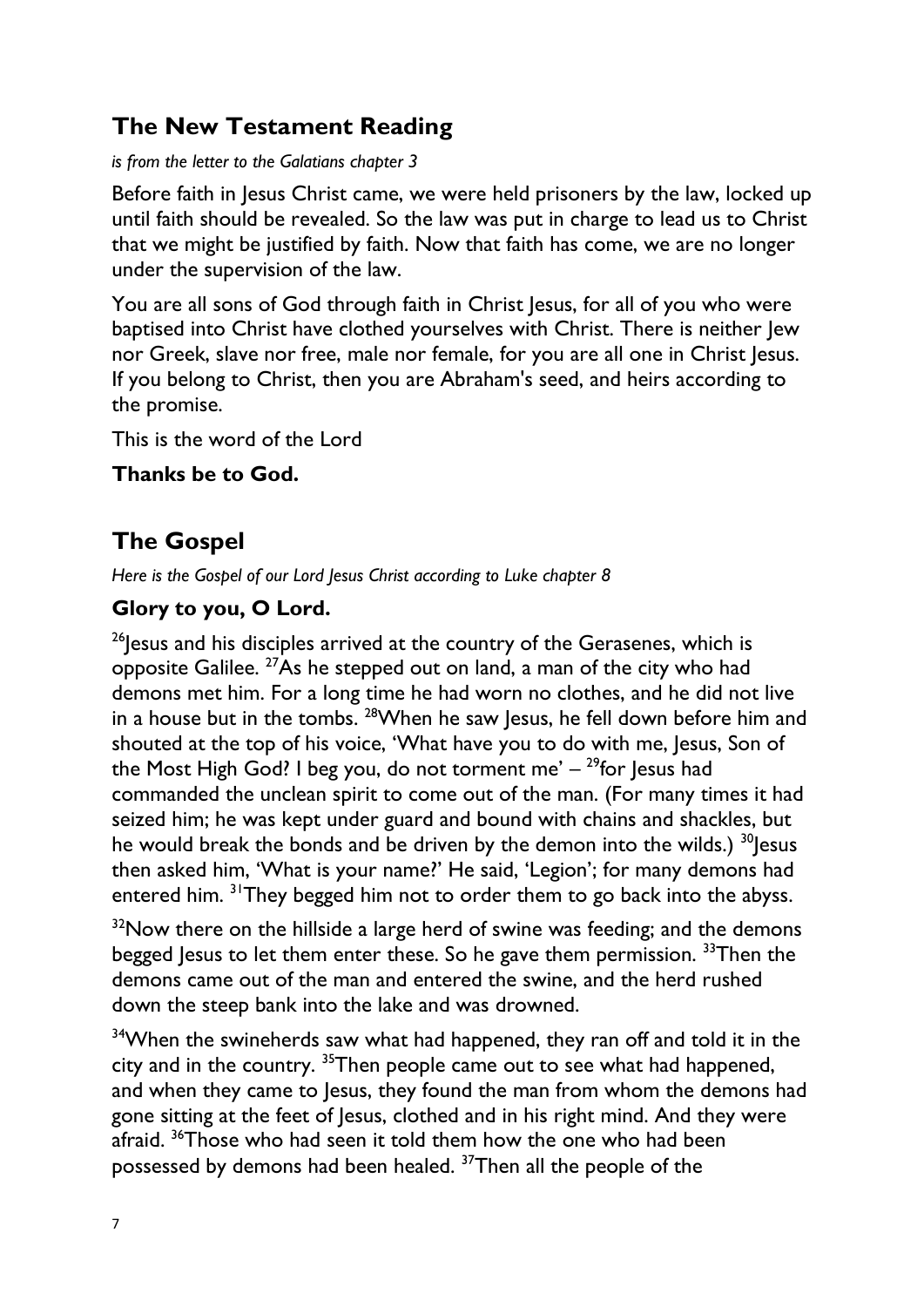surrounding country of the Gerasenes asked Jesus to leave them; for they were seized with great fear. So he got into the boat and returned. <sup>38</sup>The man from whom the demons had gone begged that he might be with him; but Jesus sent him away, saying, <sup>39</sup>'Return to your home, and declare how much God has done for you.' So he went away, proclaiming throughout the city how much Jesus had done for him.

This is the word of the Lord

**Praise to you, O Christ.** 

# **The Post Communion Prayer**

Eternal Father, we thank you for nourishing us with these heavenly gifts: may our communion strengthen us in faith, build us up in hope, and make us grow in love; for the sake of Jesus Christ our Lord.

**Amen.**

# **Collect and Readings for Sunday 26th June 2022-**

**2 nd Sunday after Trinity**

# **Collect**

Lord, you have taught us that all our doings without love are nothing worth: send your Holy Spirit and pour into our hearts that most excellent gift of love, the true bond of peace and of all virtues, without which whoever lives is counted dead before you. Grant this for your only Son Jesus Christ's sake, who is alive and reigns with you, in the unity of the Holy Spirit, one God, now and for ever.

#### **Amen.**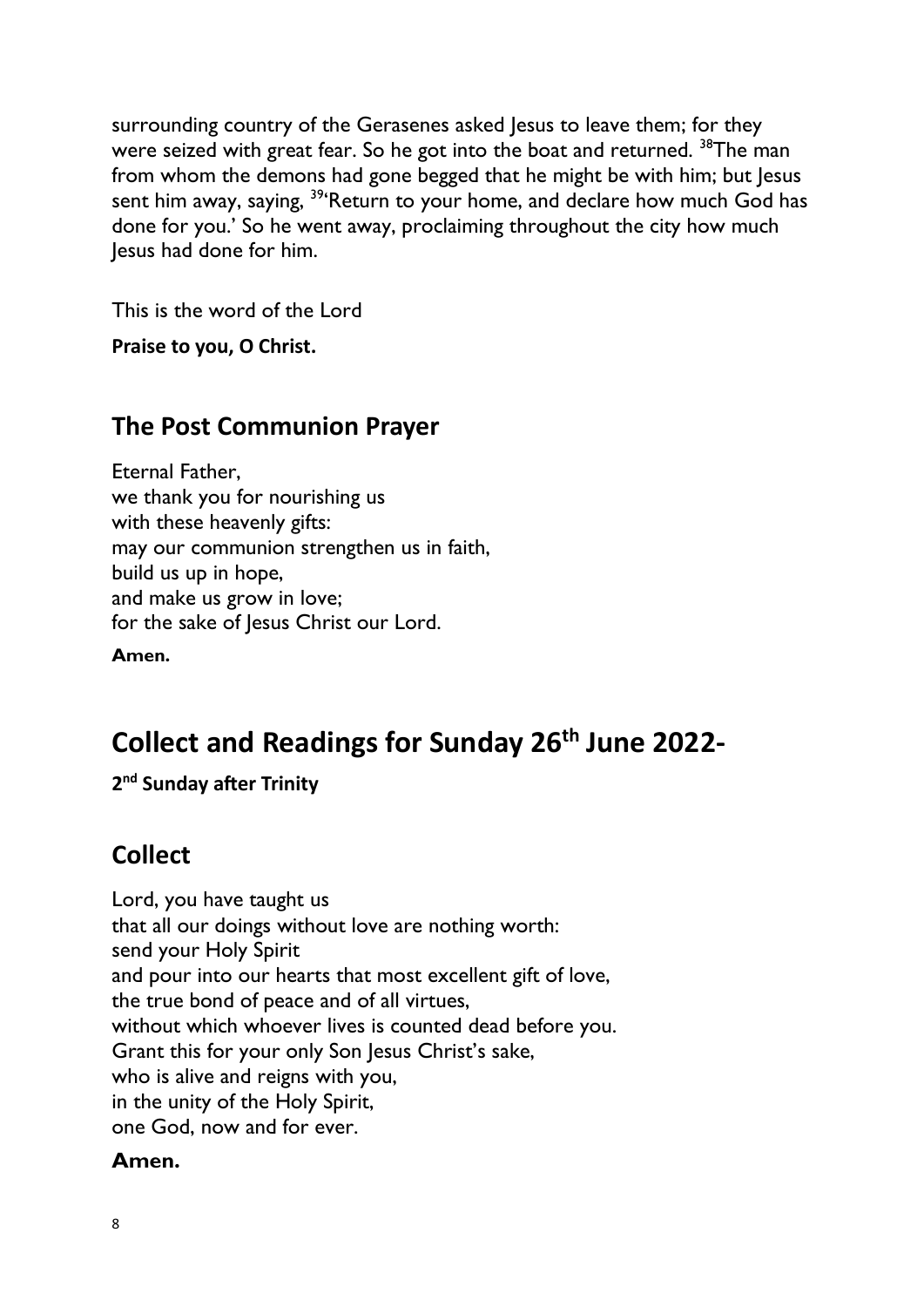### **The Old Testament Reading**

#### *is from the second book of Kings chapter 2*

<sup>1</sup>When the LORD was about to take Elijah up to heaven by a whirlwind, Elijah and Elisha were on their way from Gilgal. <sup>2</sup>Elijah said to Elisha, 'Stay here; for the LORD has sent me as far as Bethel.' But Elisha said, 'As the LORD lives, and as you yourself live, I will not leave you.' So they went down to Bethel.

<sup>6</sup>Then Elijah said to him, 'Stay here; for the LORD has sent me to the Jordan.' But Elisha said, 'As the LORD lives, and as you yourself live, I will not leave you.' So the two of them went on. <sup>7</sup> Fifty men of the company of prophets also went, and stood at some distance from them, as they both were standing by the Jordan. <sup>8</sup>Then Elijah took his mantle and rolled it up, and struck the water; the water was parted to the one side and to the other, until the two of them crossed on dry ground.

<sup>9</sup>When they had crossed, Elijah said to Elisha, 'Tell me what I may do for you, before I am taken from you.' Elisha said, 'Please let me inherit a double share of your spirit.' <sup>10</sup>He responded, 'You have asked a hard thing; yet, if you see me as I am being taken from you, it will be granted you; if not, it will not.' <sup>11</sup>As they continued walking and talking, a chariot of fire and horses of fire separated the two of them, and Elijah ascended in a whirlwind into heaven. <sup>12</sup>Elisha kept watching and crying out, 'Father, father! The chariots of Israel and its horsemen!' But when he could no longer see him, he grasped his own clothes and tore them in two pieces.

 $13$ He picked up the mantle of Elijah that had fallen from him, and went back and stood on the bank of the Jordan.  $14$ He took the mantle of Elijah that had fallen from him, and struck the water, saying, 'Where is the LORD, the God of Elijah?' When he had struck the water, the water was parted to the one side and to the other, and Elisha went over.

This is the word of the Lord

**Thanks be to God.**

# **The New Testament Reading**

*is from the letter to the Galatians chapter 5*

<sup>1</sup>For freedom Christ has set us free. Stand firm, therefore, and do not submit again to a yoke of slavery.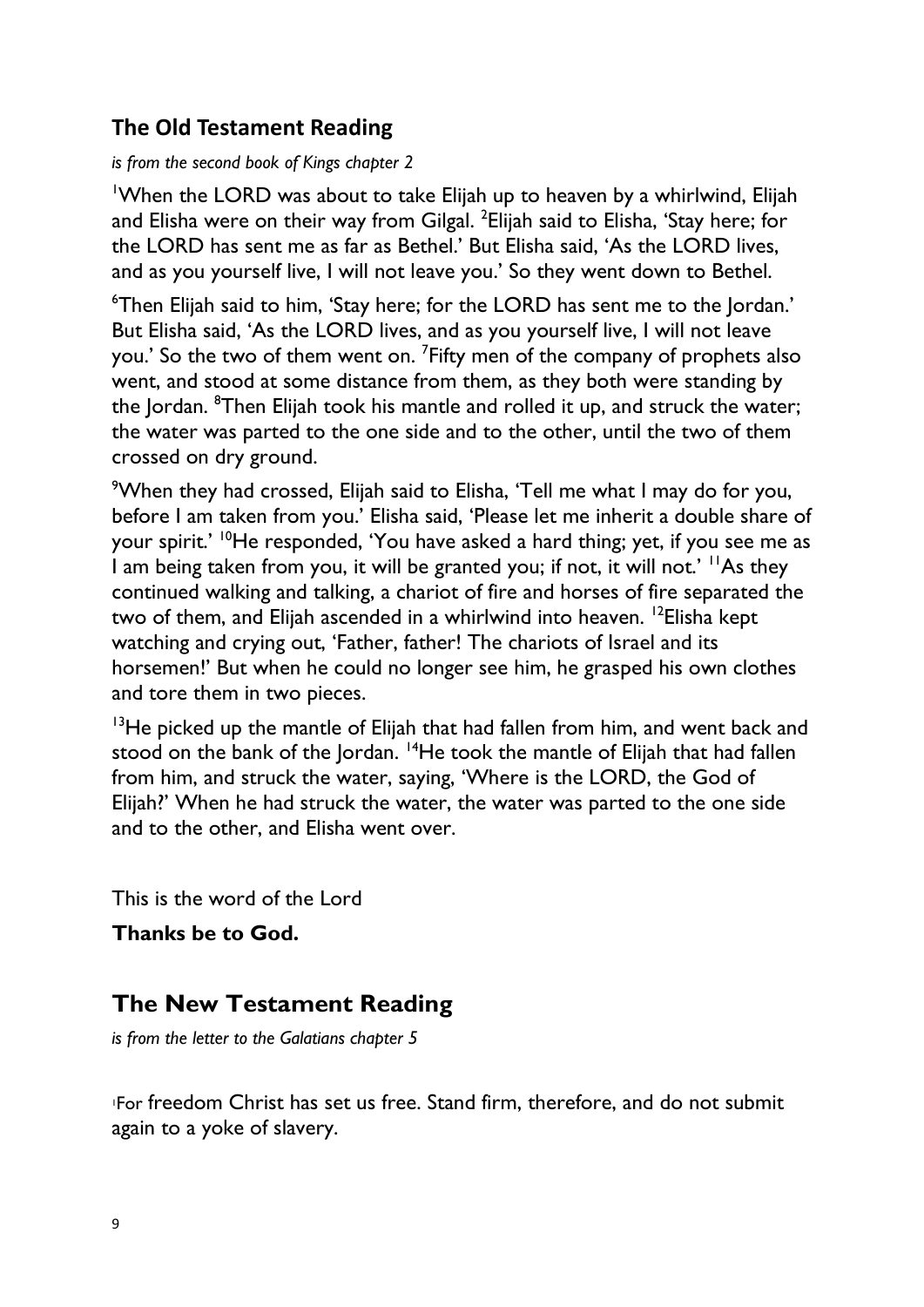<sup>13</sup>For you were called to freedom, brothers and sisters; only do not use your freedom as an opportunity for self-indulgence, but through love become slaves to one another.  $14$ For the whole law is summed up in a single commandment, 'You shall love your neighbour as yourself.' <sup>15</sup>If, however, you bite and devour one another, take care that you are not consumed by one another.

<sup>16</sup>Live by the Spirit, I say, and do not gratify the desires of the flesh. <sup>17</sup>For what the flesh desires is opposed to the Spirit, and what the Spirit desires is opposed to the flesh; for these are opposed to each other, to prevent you from doing what you want. <sup>18</sup>But if you are led by the Spirit, you are not subject to the law. <sup>19</sup>Now the works of the flesh are obvious: fornication, impurity, licentiousness, <sup>20</sup>idolatry, sorcery, enmities, strife, jealousy, anger, quarrels, dissensions, factions, <sup>21</sup>envy, drunkenness, carousing, and things like these. I am warning you, as I warned you before: those who do such things will not inherit the kingdom of God.

 $22$ By contrast, the fruit of the Spirit is love, joy, peace, patience, kindness, generosity, faithfulness, <sup>23</sup>gentleness, and self-control. There is no law against such things. <sup>24</sup>And those who belong to Christ Jesus have crucified the flesh with its passions and desires. <sup>25</sup>If we live by the Spirit, let us also be guided by the Spirit.

This is the word of the Lord

**Thanks be to God.**

# **The Gospel**

*Here is the Gospel of our Lord Jesus Christ according to Luke chapter 9*

#### **Glory to you, O Lord.**

<sup>51</sup>When the days drew near for him be taken up, he set his face to go to Jerusalem. <sup>52</sup>And he sent messengers ahead of him. On their way they entered a village of the Samaritans to make ready for him; <sup>53</sup>but they did not receive him, because his face was set towards Jerusalem. <sup>54</sup>When his disciples James and John saw it, they said, 'Lord, do you want us to command fire to come down from heaven and consume them?' <sup>55</sup>But he turned and rebuked them. <sup>56</sup>Then they went on to another village.

<sup>57</sup>As they were going along the road, someone said to him, 'I will follow you wherever you go.' <sup>58</sup>And Jesus said to him, 'Foxes have holes, and birds of the air have nests; but the Son of Man has nowhere to lay his head.' <sup>59</sup>To another Jesus said, 'Follow me.' But he said, 'Lord, first let me go and bury my father.'  $60$ But Jesus said to him, 'Let the dead bury their own dead; but as for you, go and proclaim the kingdom of God.' <sup>61</sup>Another said, 'I will follow you, Lord; but